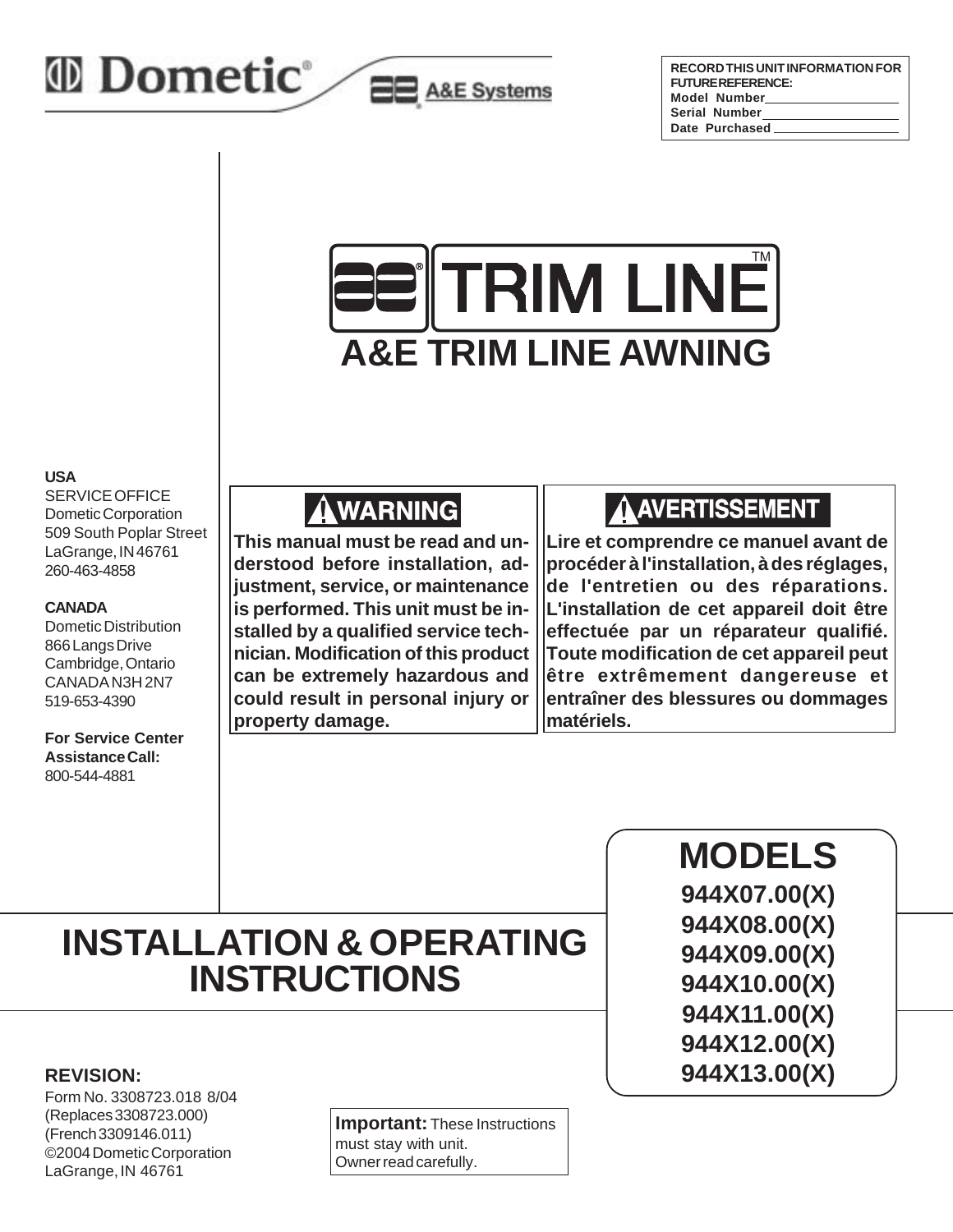### **SAFETY INSTRUCTIONS**

This manual has safety information and instructions to help users eliminate or reduce the risk of accidents and injuries.

## **RECOGNIZE SAFETY INFORMATION**



This is the safety-alert symbol. When you see this symbol in this manual, be alert to the potential for personal injury.

Follow recommended precautions and safe operating instructions.

### **UNDERSTAND SIGNAL WORDS**

A signal word , **WARNING** OR **CAUTION** is used with the safety-alert symbol. They give the level of risk for potential injury.

**WARNING** indicates a potentially hazardous situation which, if not avoided, could result in death or serious injury.

**CAUTION** indicates a potentially hazardous situation which, if not avoided, may result in minor or moderate injury.

CAUTION used without the safety alert symbol indicates, a potentially hazardous situation which, if not avoided, may result in property damage.

Read and follow all safety information and instructions.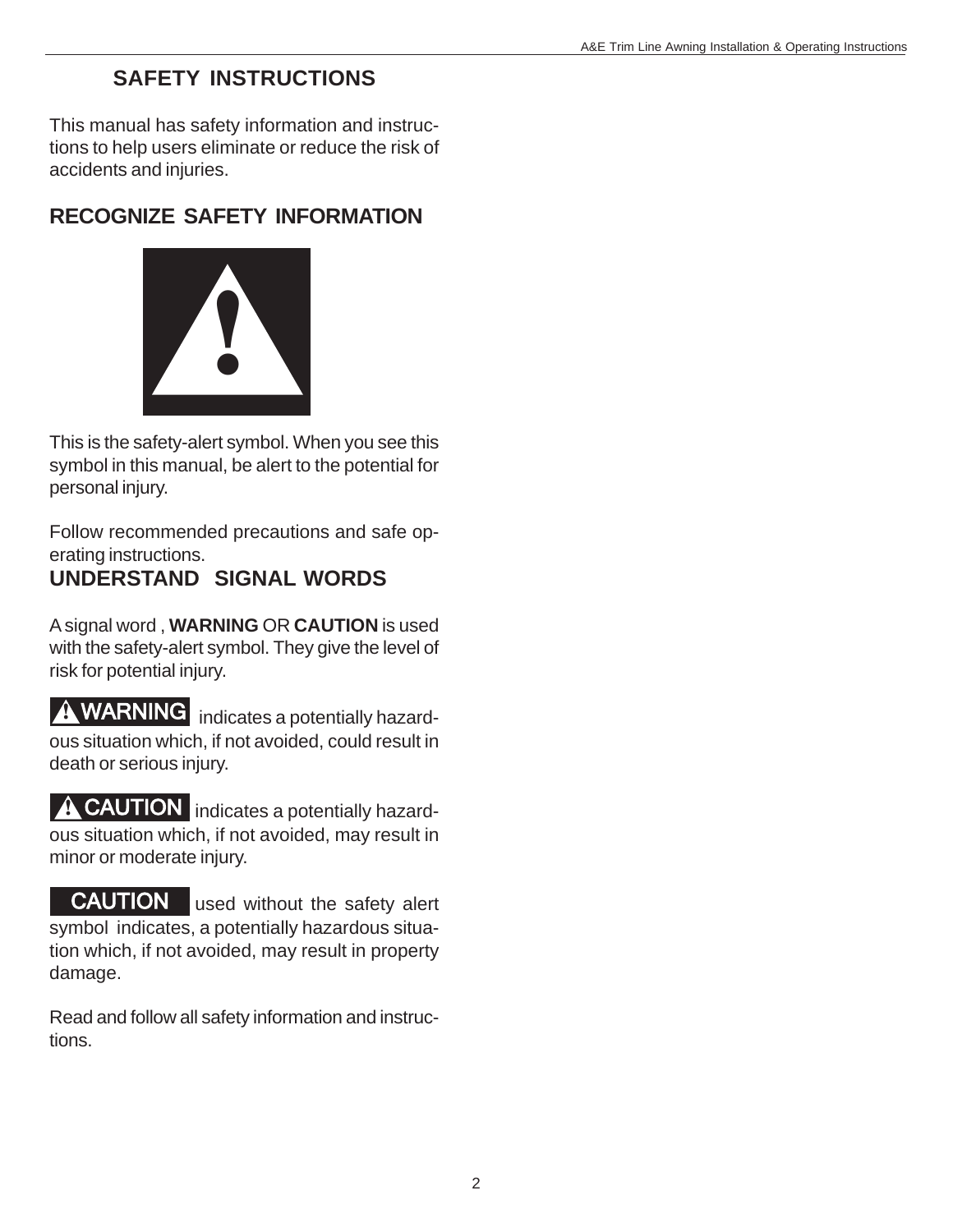### **A. Application**

The A&E Trim Line Awning is designed and intended for mounting on pop-up tent campers.

### **Important: Read the entire installation procedure before starting the installation.**

**Note:** Dometic Corporation assumes no liability for damages or injury resulting from installation or operation of this product.

### **B. Assembly**

1. Install joiner tubes as shown in Fig. 1. Use screws provided.

**Note:** Start all screws into holes before tightening nuts. Do not overtighten nuts.



2. Unroll awning fabric on a flat, clean surface. Insert awning fabric into front bar with the white side up. See Fig. 2.



3. With front bar on fabric, roll awning up into bag and zip bag closed.

### **C. Installation**

1. Prepare the awning rail to accept the Trimline awning by opening the lead end of the awning rail with a screwdriver as shown in Fig. 3.



- a. Install vinyl welt of awning bag into awning rail by inserting vinyl welt into one end of awning rail and sliding awning into position. See Fig. 4.
- b. If the awning is to be left mounted during travel, secure each end by installing a #6 x 1/2" drill point screw in each end. See Fig. 4

**Note:** When unzipping bag or untying poles, be sure to hold poles so loose poles do not fall out of bag.



- 3. Install top pair of sockets with #8 x 3/4" sheet metal screws at each end of awning directly under awning rail. Make sure large groove on socket faces down. Align socket directly under Hook & Loop Fastener tape or zipper, depending on model. See Fig. 5.
- 4. Install bottom pair of sockets with #8 x 3/4" sheet metal screws at each end of awning below camper top when camper is in open position (approx. between 49" to 52" below awning rail). Large groove on socket should face up. It is very important to keep the bottom pair of sockets out of the way of the camper top when closing camper. See Fig. 5.